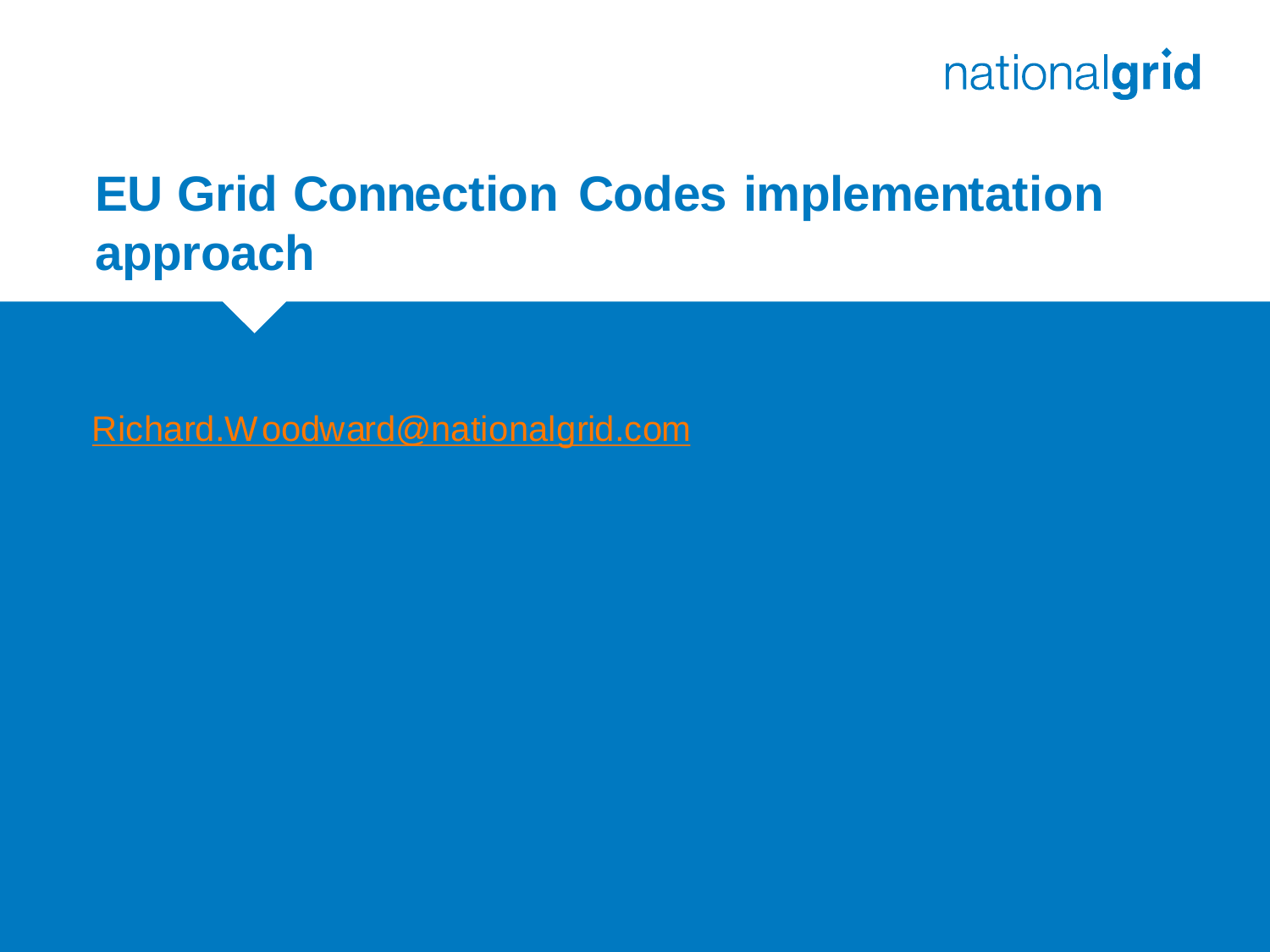## **Proposed Setup for 2016 onwards**

#### **Non-Technical Groups (spanning RfG, DCC and HVDC):**

1. GCC co-ordination [under GC0048 - "G"?] ■ Compliance Processes now managed within Co-ordination

#### **Technical Groups:**

- 2. Generator Technical Group **including DC-Connected PPMs** [under GC0048 - "T"?]
	- Voltage + Reactive Power + Fault Ride Through; RfG Banding
- 3. HVDC System Technical Group [under GC0090]
- 4. DCC Technical Group [under GC0091]
- 5. System Management [under GC0048]

#### *See following slides for scope of these work steams*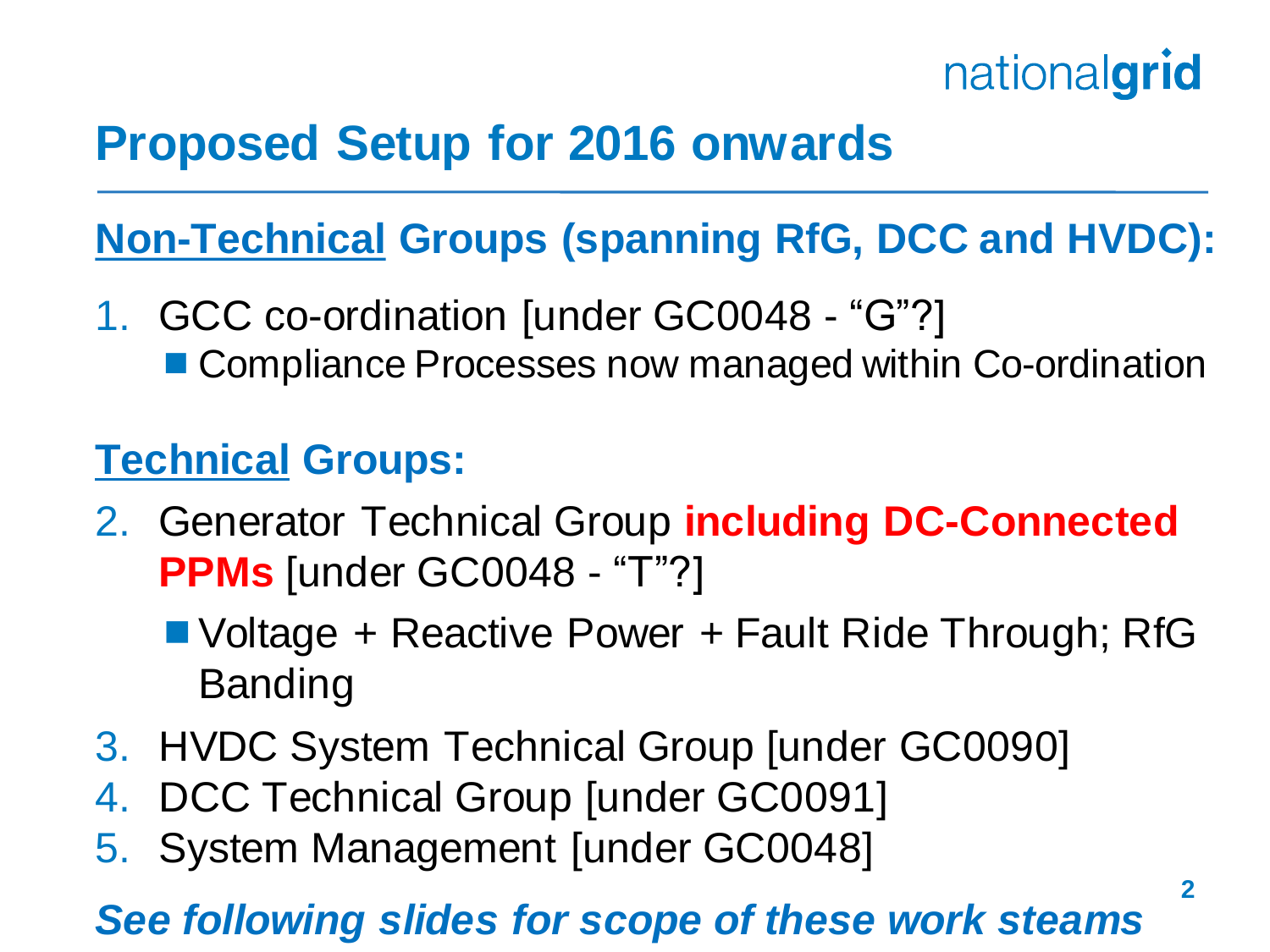

### **Workgroup reporting structure**

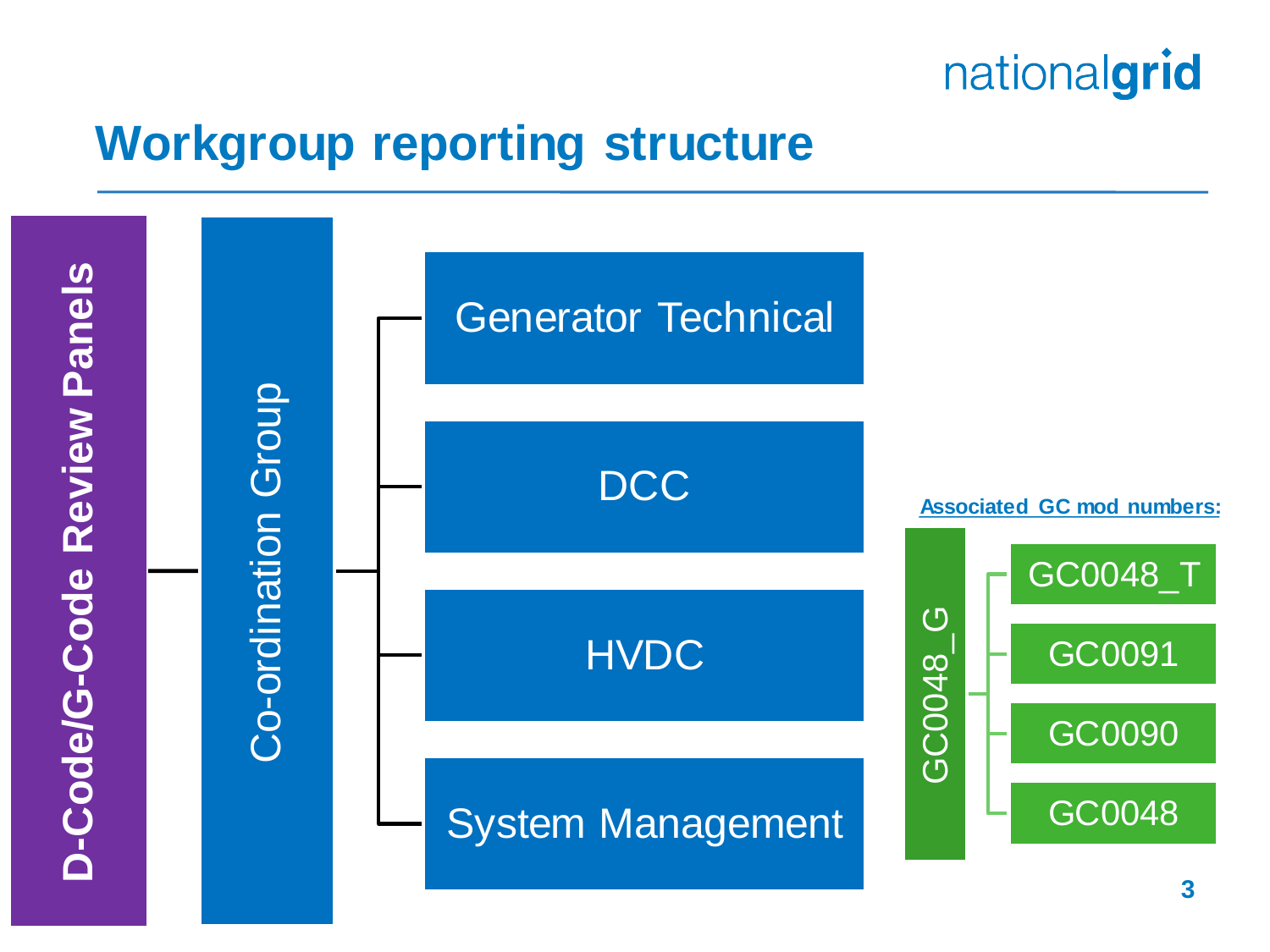## **1. GCC co-ordination [under GC0048]**

- Oversight of all the implementation work for the x3 GCCs
- Co-ordination of the resulting modification activities for the x3 GCCs:
	- Review workgroup reports + proposed legal text
	- **Industry consultations**
	- Report to NRA
- **The workgroup for 'General' requirements for the three GCCs**
- Co-ordination of any consequential GB code changes
- Oversight of impact from the System Operation Guideline
- Consideration of any Licence changes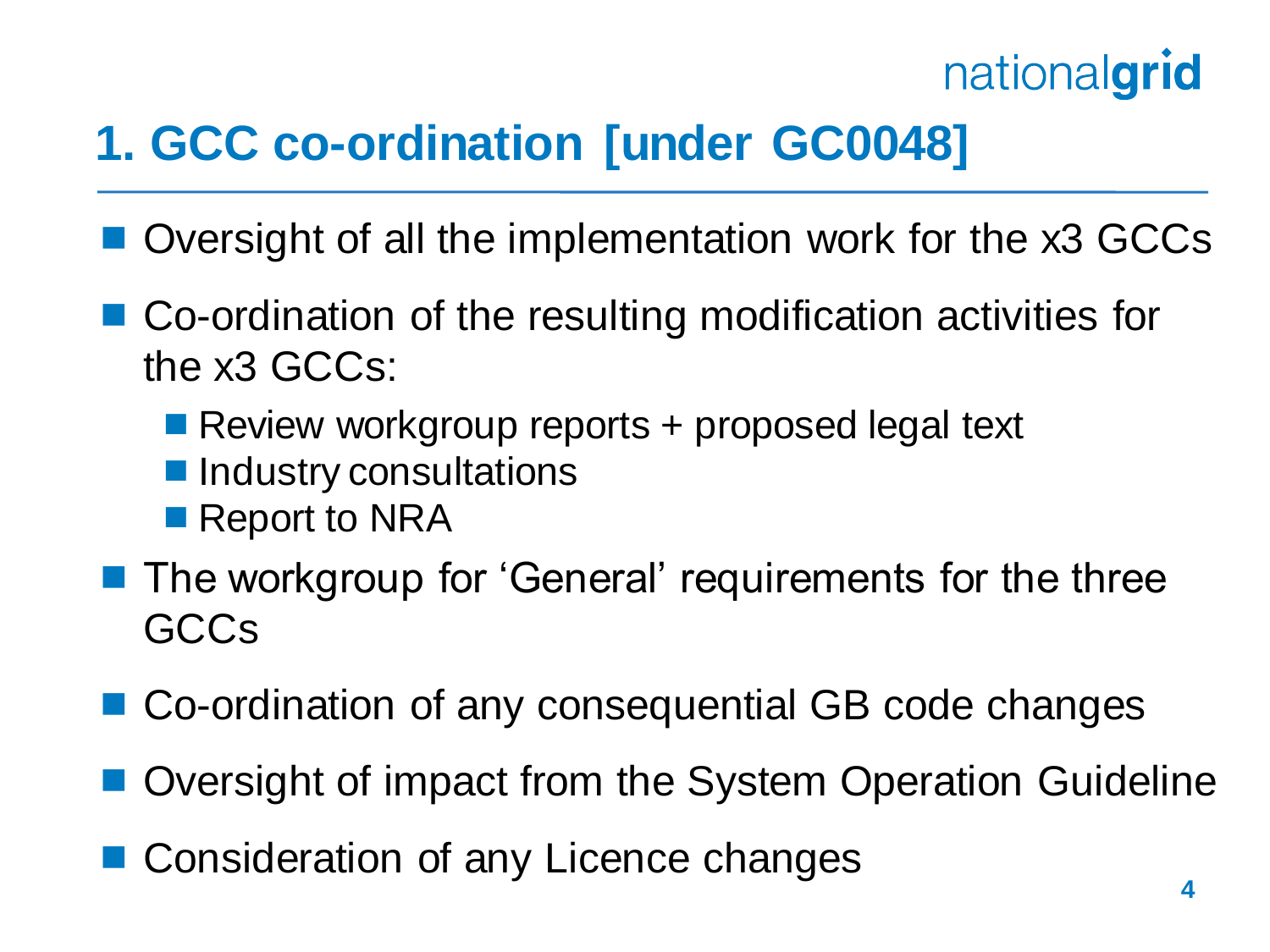## **1. GCC co-ordination [under GC0048]**

Workgroup for implementation of consistent legal/procedural requirements across RfG, HVDC and DCC:

- **Definitions**
- Code scope:
	- **New vs Existing**
	- **Exclusions**
	- Retrospectivity + application to heavily 'modified' existing generators process
	- **Public consultations process**
- **Example Technologies carve out [RfG only]**
- CBAs (above + derogations)
- Conclusion of 'Relevant TSO(s)' work 5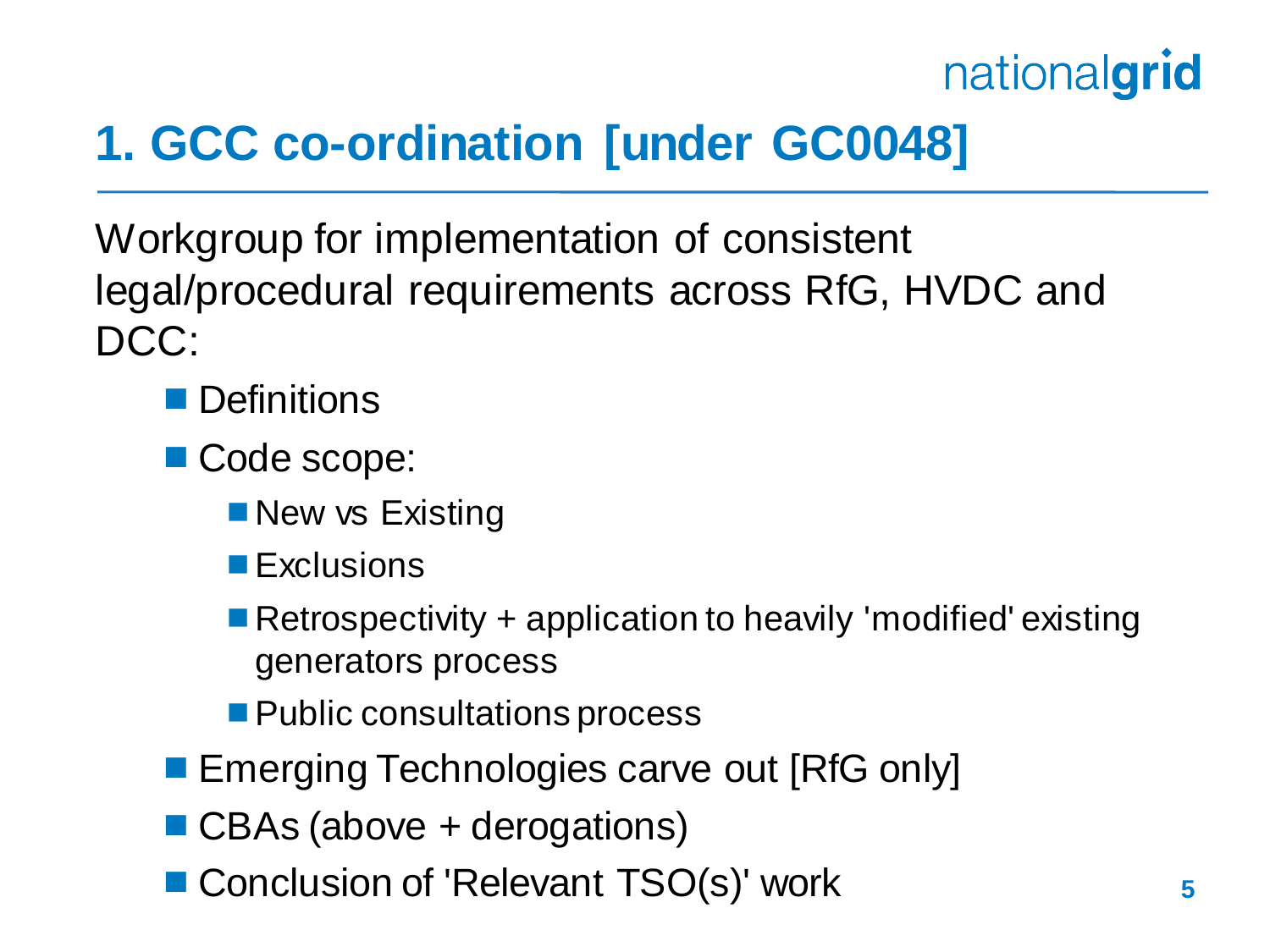#### **Compliance Process [under Co-ordination Group]**

#### **First Part:**

- $\blacksquare$  Testing
- **Nalidation of models**
- **Operational Notifications**
- Simulation/Testing (SPGMs; PPMs)

#### **Second Part (at a later date):**

■ Continuation of similar topics above for new technical requirements deriving out of the 'Technical' work steams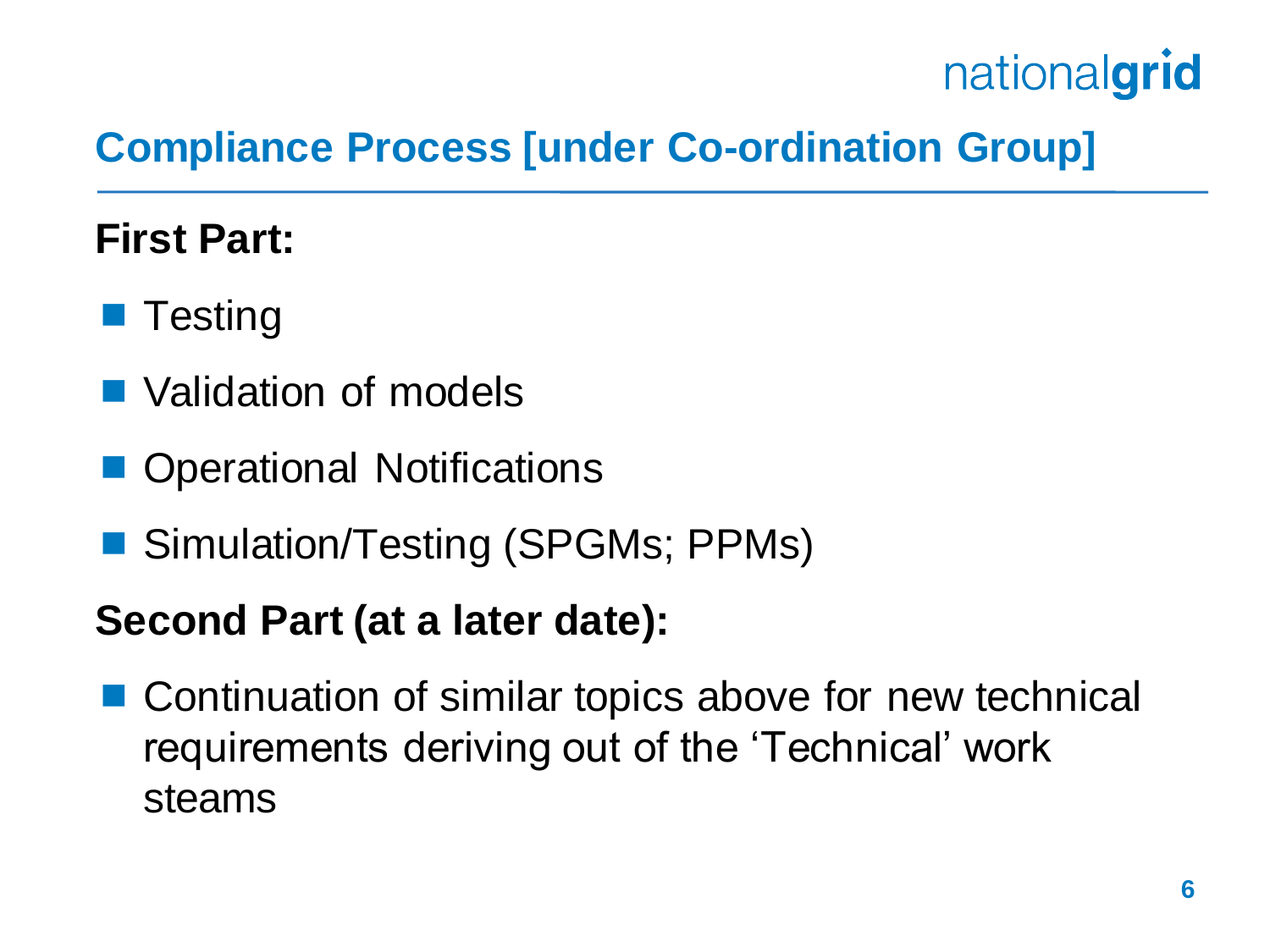## **2. Generator Technical Group [under GC0048]**

- **Technical requirements for generation captured under** RfG **and DC-Connected PPMs from HVDC**:
	- **Fault Ride Through:** 
		- Active power recovery
		- **Fast fault current injection**
	- Voltage and Reactive Power:
		- Voltage stability automatic disconnection
		- **Provision of active power over a range of system voltage changes**
		- **Angular stability**
		- **Noltage ranges**
		- Reactive power (inc settings; max capacity/below max capacity)
		- SPGM excitation control system (inc AVR)
		- **PPM** reactive power control modes (voltage/reactive/power factor) (GC0075?)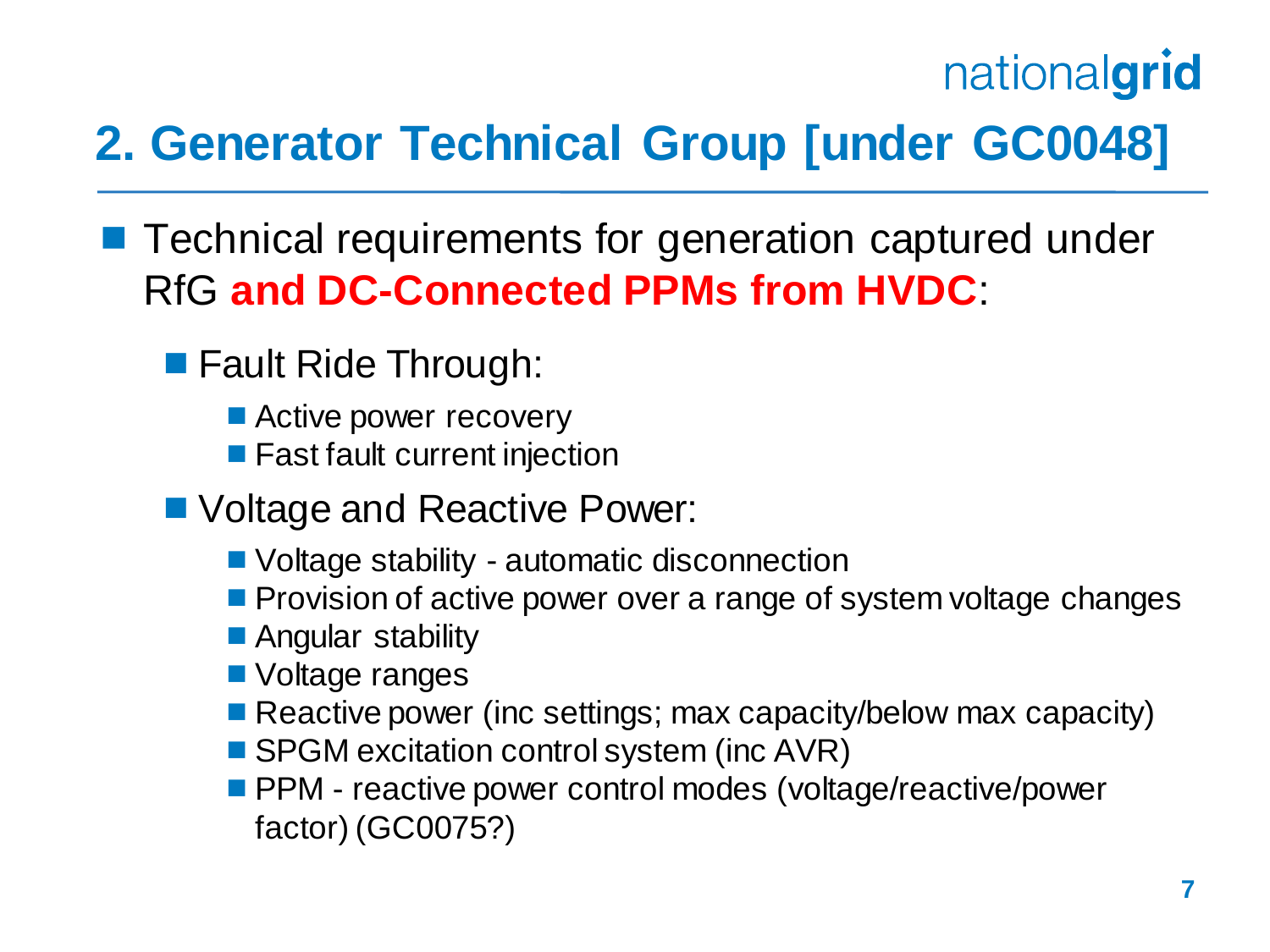

### **3. HVDC/ 4. DCC Technical Groups**

- HVDC System Technical Group **[under GC0090] Full requirements for HVDC Systems (i.e.** interconnectors)
- **DCC Technical Group [under GC0091] Full requirements for Demand Units DSR**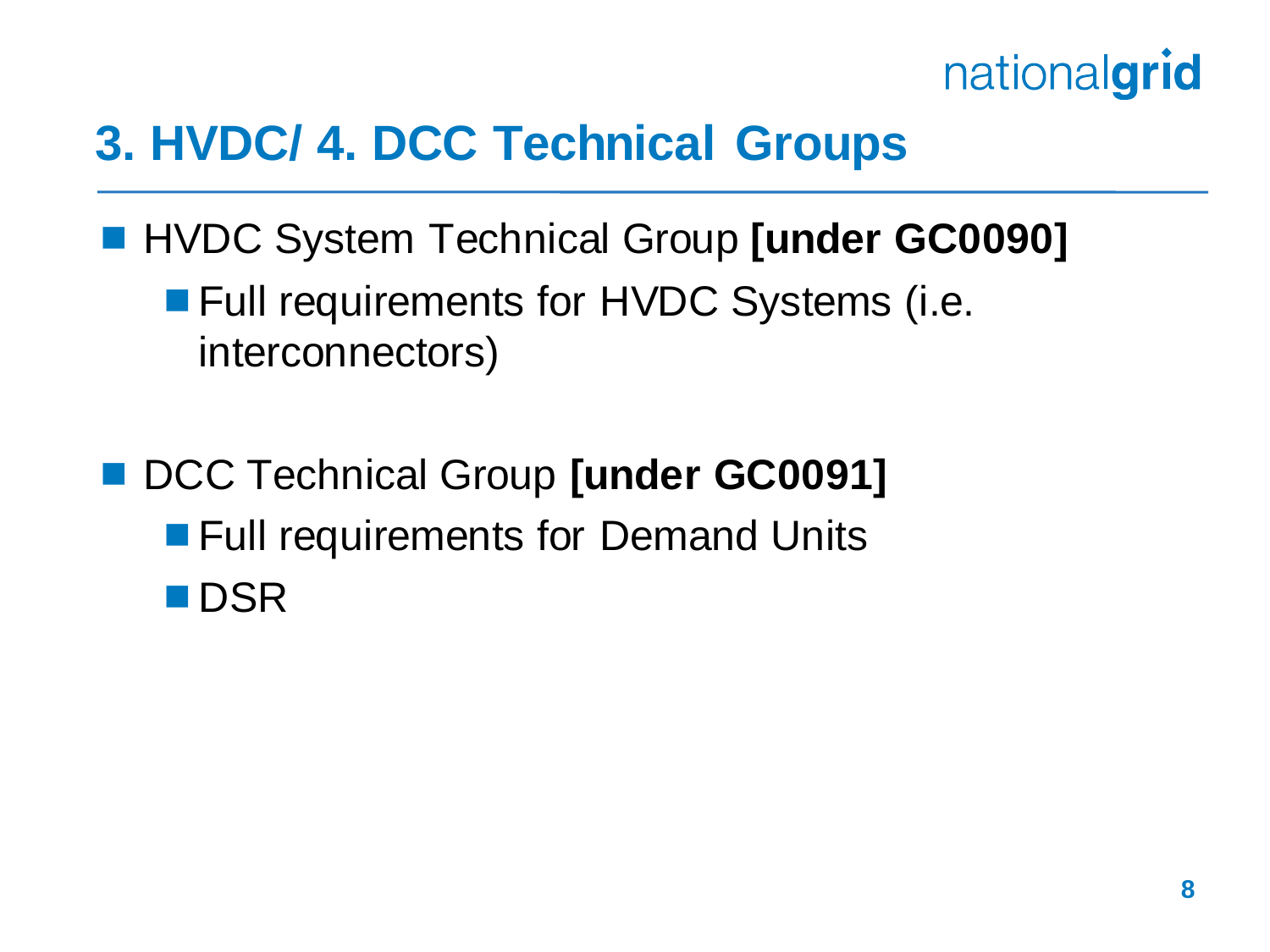## **5. System Management [under GC0048]**

- **Parameter setting or evolving existing requirements for** generation under RfG and HVDC:
	- Automatic reconnection (inc settings)
	- System restoration (inc settings)
	- Control Schemes
	- **Protection**
	- **Operational Metering**
	- Black start capability
	- Quick re-synchronisation capability
	- Monitoring (DSM; fault recording; quality of supply)
	- Simulation/models
	- Devices for system operation/security
	- Ramp rates
	- **Earthing**
	- **Synchronising (inc settings) Properties and Synchronising (inc settings) 9**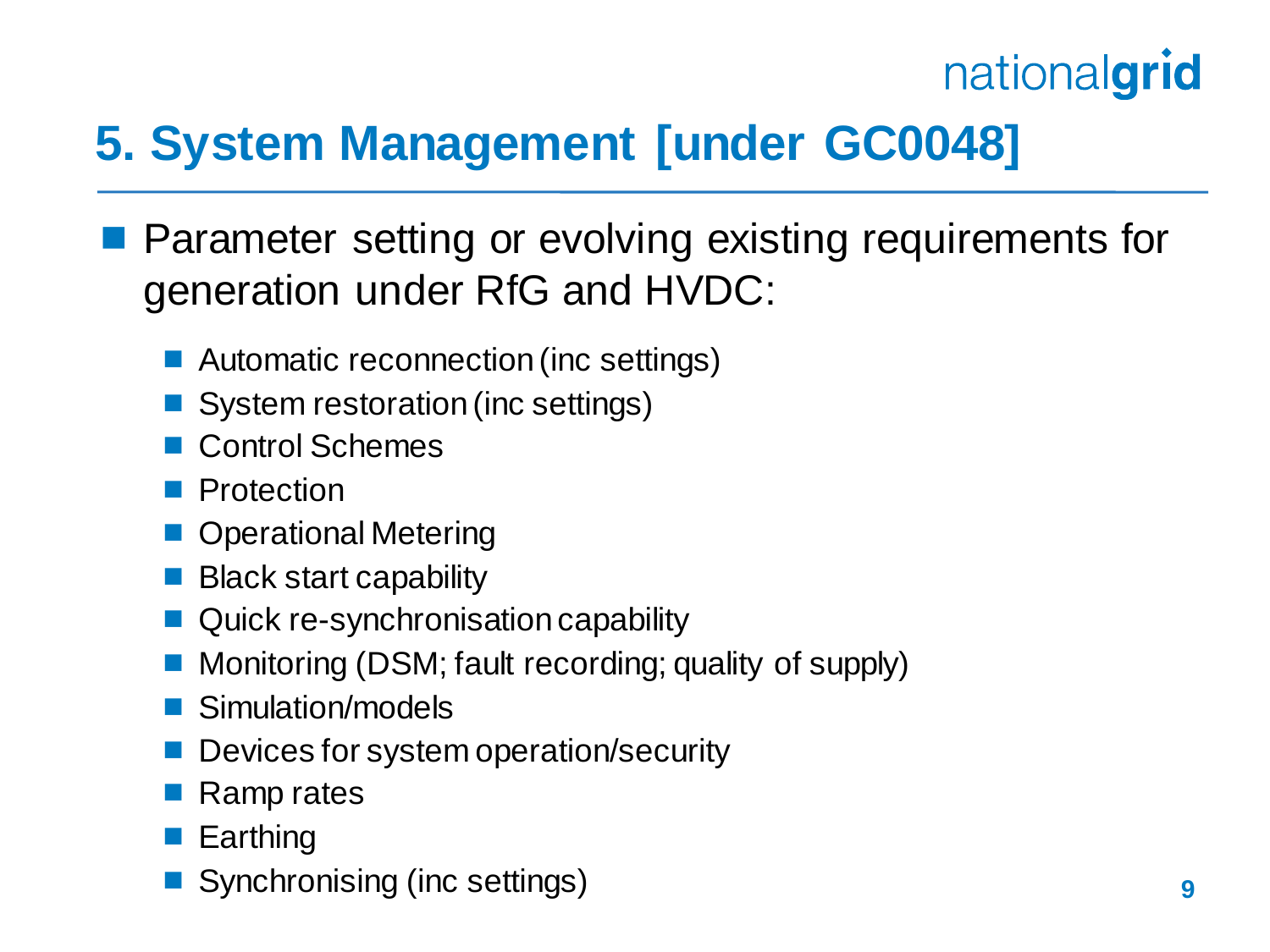#### nationalgrid **Implementation work to be managed outside x2 day appointments**

- GC0087 Frequency (RfG withstand TBC)
- D-Code-specific code drafting:
	- Mod 8 Distribution Docs G98 Revision of G83 to incorporate RfG and EN50438
		- G83-1 Type Tested Generating Units up to 16 A per phase
		- G83-2 Multiple Type Tested Micro-generating Plants in a Close Geographic Region and Type Tested Generating Units above 16 A per phase but with a maximum capacity less than 50 kW
	- Mod 9 Distribution Docs G99 Revision of G59 to incorporate RfG and TS 50549-1 & 2
		- **Present consideration RfG Types A and B**
		- Then consider Types C and D (in conjunction with Mods 1-7)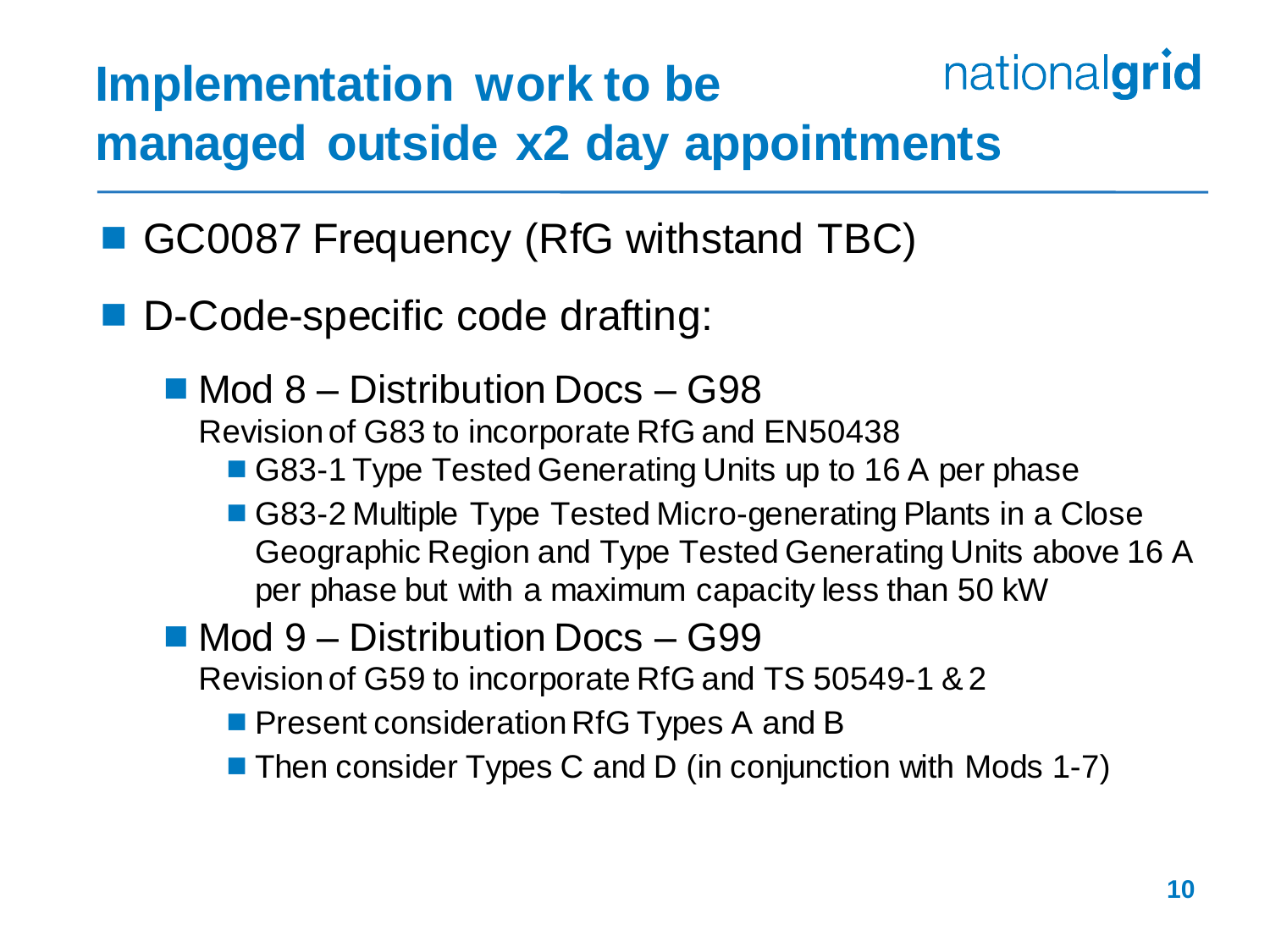### **Plan for February-March**

#### **Day One – Co-ordination Group – Full Day\***

- **Project Management update**
- Commencement of work on 'General' requirements
- [\*PM RfG Banding if required]

#### **Day Two – Generator Technical – Full Day**

- **Fault Ride Through**
- Subject to GC0090/91 agreement, HVDC and DCC will defer their next meetings until April. This will allow prioritisation of 'Generator Technical' work given RfG's earlier 'Entry Into Force' **11**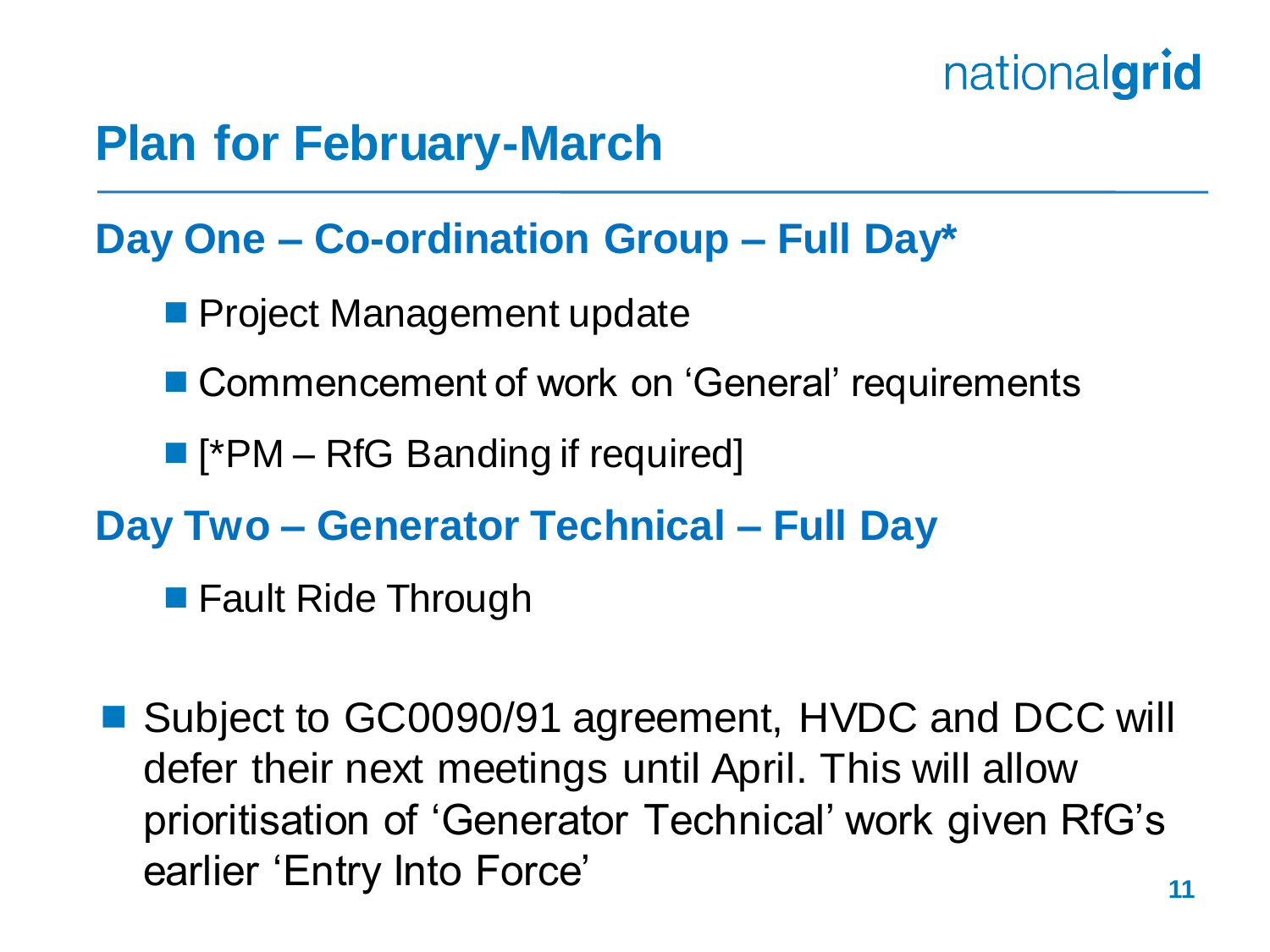### **2016 Meeting Dates**

**Tuesday 12th-Wednesday 13th January**

- Wednesday 10<sup>th</sup>-Thursday 11th February
- Wednesday 9th-Thursday 10th March
- Wednesday 6th-Thursday 7th April
- Wednesday 11th-Thursday 12th May
- Tuesday 14th-Wednesday 15th June
- Tuesday 12th-Wednesday 13th July
- Tuesday 9th-Wednesday 10th August
- Tuesday 13th-Wednesday 14th September
- Tuesday 18th-Wednesday 19th October
- **\*\*NEW\*\* Tuesday 8th-Wednesday 9th November**
- **\*\*NEW\*\* Tuesday 13th-Wednesday 14th December <sup>12</sup>**